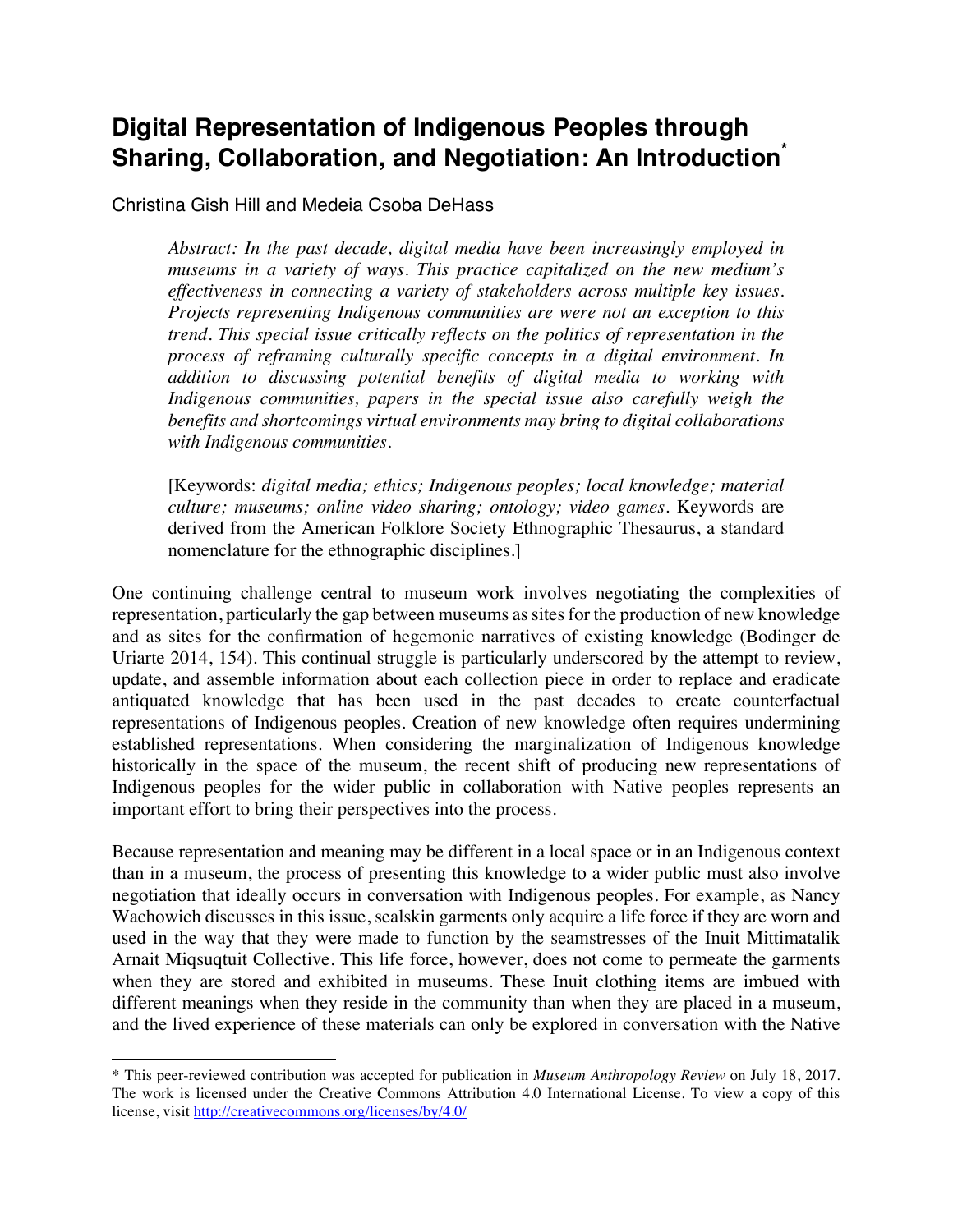peoples who created and used them. This example spurs the question of how best to reflect Inuit understandings of their own objects when they are placed in a museum. If museums are to bridge the gap between hegemonic knowledge and Indigenous perspectives, collaboration between the two is necessary.

Eva Malvich, curator and director of the Yupiit Piciryarait Tribal Museum (www.avcp.org/programs/yupiit-piciryarait-museum/) has argued that "Elders should be the ones guiding us through the collections," especially those of tribal museums. Without such conversations, the meanings of objects to the peoples who call them their own lacks context and depth. When discussing tribal museums, Malvich (2016) has called "the museum [...] a reflection of the culture [….] A culture without walls." The main mission of tribal museums, unlike other type of "memory institutions" (Gill 2001), is to represent one particular culture: their own. For these reasons, tribal museums approach the concept of heritage from a perspective that does not separate it into artificial categories such as material culture, tangible and intangible heritage (UNESCO 2017a, 2017b), or even artifacts and documents. It is all theirs, and as such, it all belongs to them. As Ms. Malvich pointed out, all of their collections reflect their culture and for this reason, they must create an approach that addresses this holistic view. Their curatorial rationale and practice are inspired by local epistemological knowledge and perspectives and as such are carefully formulated and revised to express that which is culturally, situationally, and contextually appropriate. Therefore, many tribal museums incorporate archeological artifacts, ethnographic pieces collected in the past, contemporary art pieces, archival documents, audiovisual recordings, photographs, and a rich programming archive without imposing culturally inappropriate categorical divisions. Most tribal museums also have a robust education and outreach arm that is dedicated to connecting what is kept inside with those who are living the culture, to make "a culture without walls" a lived experience.

Like these museums, digital media have also created a culture without walls. Anyone exploring the use of digital media as a mechanism for preserving and dispersing cultural knowledge has navigated the gap between hegemonic knowledge and Indigenous perspectives (Brown and Nicholas 2012; Srinivasan et al. 2009; Solomon and Thorpe 2012). The possibilities digital media and new technologies offer to communities, researchers, and institutional collections are many, yet one particular aspect, the ability to take ideas familiar to Indigenous peoples and represent them through a fresh medium to a substantially wider and potentially culturally diverse audience, has created new questions concerning representation, authority, and negotiation in collaborative work. The fact that digital materials can be transmitted instantaneously and with such ease multiples these issues (Hennessy 2009), requiring careful consideration of the consequences on the part of creators of media that represents Indigenous peoples. Sharing information on the internet inherently exposes Indigenous knowledges to the possibility of misappropriation and misuse, often in ways that cannot be expected or predicted (Hennessy 2012; Leopold 2013). Finding solutions to emerging challenges can be framed to embrace learning from the outcomes of ongoing projects. Such solutions can also help us evaluate the ways in which constantly evolving technologies continue to shape the process of creating culturally relevant, locally meaningful, and ethically sound digital materials. As Nancy Wachovich (in this issue) argues, living digital archives are like organic materials, always changing, never finished. Due to this rapidly changing digital environment, ethics and best practices are only a starting point in the discussion centered on the politics of representation of Indigenous peoples and communities.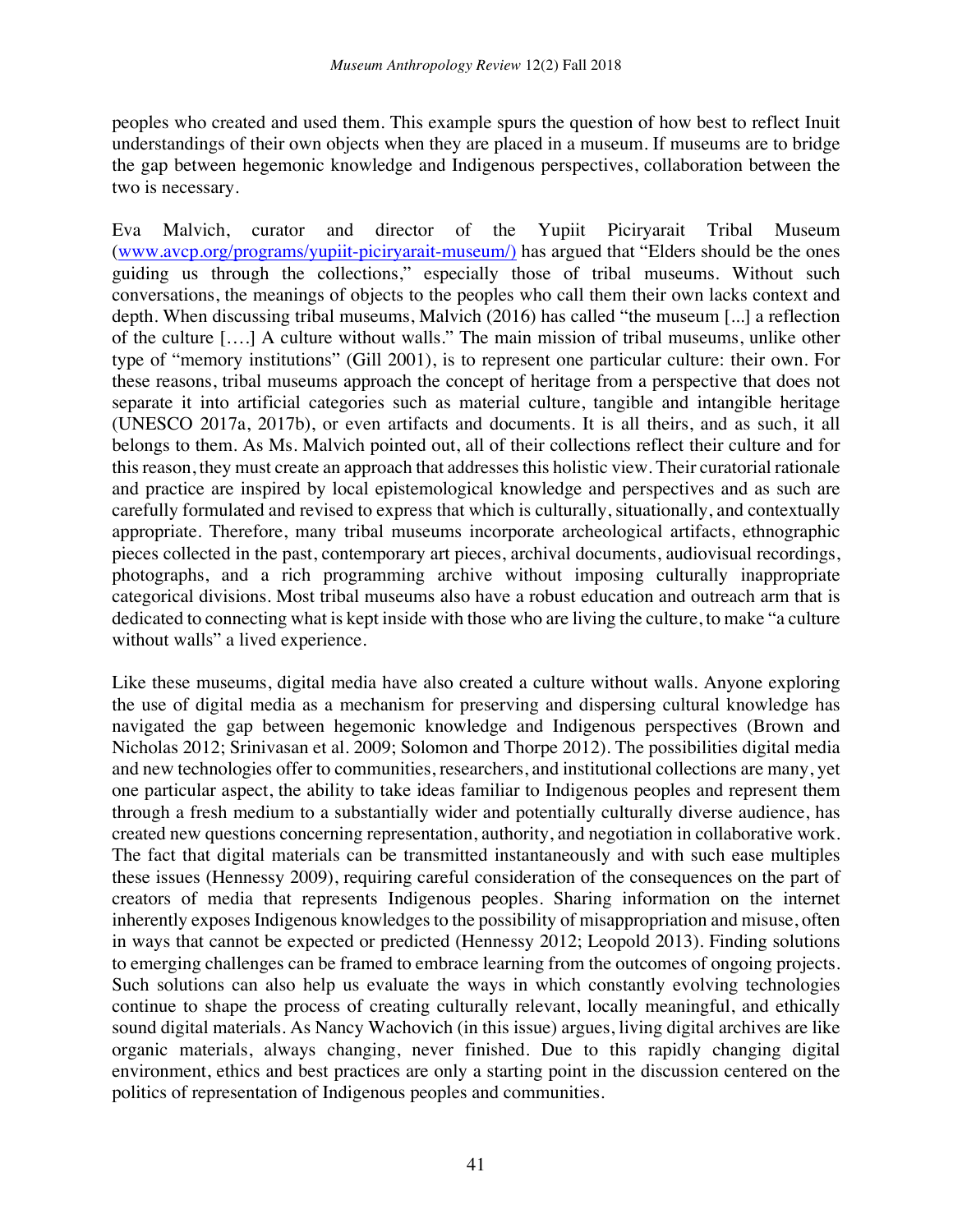To fully explore questions regarding the most challenging aspects of digital collaboration, scholars must address the need to incorporate Indigenous epistemologies in project design and outcomes. Collaboration can take many forms including co-authoring papers or projects, co-presenting, or co-designing project activities, among others. At minimum, collaboration involves working together to develop a project in a sustained manner that allows all participants to contribute in a meaningful way and according to their interests. Authors in this issue explore the consequences that emerge from digital media that ignore Indigenous interpretations of materials that local people understand in depth. Moreover, the articles in this issue explore strategies that successfully facilitate collaboration to translate key-concepts that are central to Indigenous worldviews, but that can become estranged in the digitization process. Exploring such strategies is crucial in working towards deconstructing colonial infrastructures.

Drawing on the rich data from digital initiatives that contribute to creating digital representation of Indigenous peoples, this special issue critically reflects on the politics of representation in the process of reframing culturally specific concepts in a digital environment. It engages with discussions in museum studies concerning preservation of both knowledge and material objects using digital media, the importance of digital media as cultural artifacts, and the challenge of presenting Indigenous perspectives to a wider audience while respecting community protocols. All of the papers in this issue explore the necessity of collaboration and the inherent fluidity associated with the creation of digital media. We argue that while it has significant limitations, digital media can be useful for preserving and dispersing cultural knowledge as long as it is mindful of active collaboration from the start of a project while also thoroughly incorporating local knowledges in methodology, project design, and as a theoretical framework. When project partners accomplish these goals, digital media and new technologies have the potential to be valuable tools for decolonizing hierarchies embedded in research methodologies aimed at heritage preservation.

The projects presented in this issue are diverse in foci as well as in the type of digital technology used. Two of the papers discuss video games representing Indigenous communities. Christina Gish Hill reflects on the necessity of collaboration as part of the process of creating an educational video game about Northern Cheyenne removal, *Cheyenne Odyssey*, while Barbara Bodenhorn and Olga Ulturgasheva look at decolonizing educational systems and the use of IT for cultural survival. Wachovich looks at the impact of a small-scale digital archiving project on the social lives of an Inuit sealskin sewing cooperative's seamstresses. Finally, Medeia Csoba DeHass and Alexandra Taitt take a look at the contribution 3D modeling in heritage preservation can make to digital repatriation, discussing the potential for increasing knowledge exchange and collaboration between museum collections and origin communities. The best approach to learning about the potentials and limitations of digital media and technologies in collaborative work with Indigenous peoples is to look at the challenges and successes of individual projects. What we offer in these case-studies is the opportunity to evaluate primary research results, the unexpected impact on a broader social-cultural context that arise from using digital media, the questions that surface from the unforeseen reaction from project partners, and the challenges that prompt researchers to actively and constantly revise what constitutes an ethically sound research agenda in cyberspace. In short, we aim to explore facets of the larger question: how useful is the digital in representing Indigenous interests and perspectives?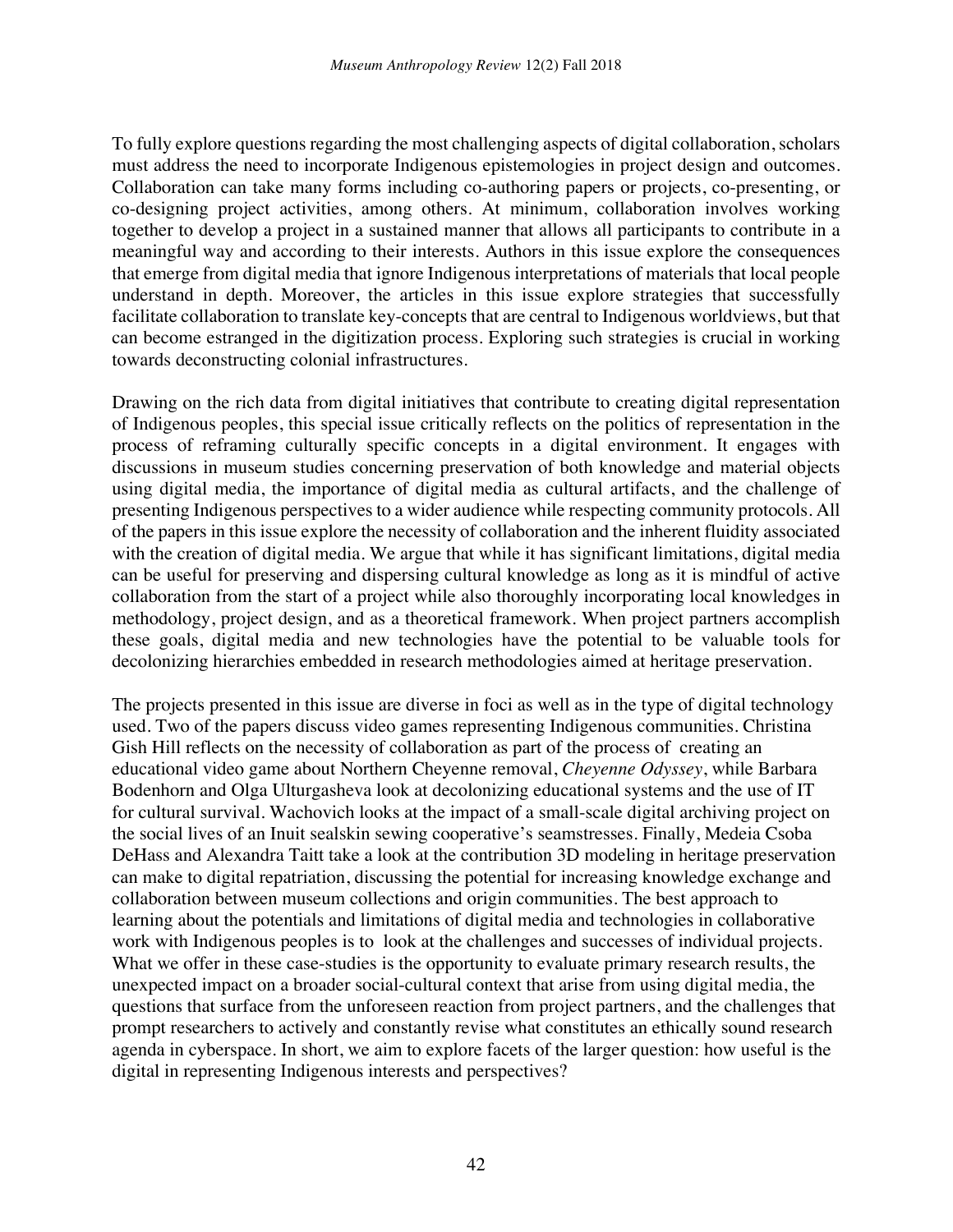#### **Local Relevance**

All of the projects in this collection approach the concept of Indigenous heritage, as presented in digital media, in ways similar to the perspective used by tribal museums in managing their collections and programs. Instead of concentrating on material culture and contextualizing material cultural heritage for a variety audiences, we focus on presenting tangible and intangible heritage as an integral part of local knowledge in a way that reflects local ontologies. These papers are also connected by several major themes including collaboration, local knowledge, representation of Indigenous peoples and communities, both locally and to a wider audience, concerns over digitization, including the colonial and postcolonial infrastructures that continue to dominate knowledge production, and the question of fluidity as a core concept of many Indigenous knowledge systems. All papers in this collection also address a particular aspect of Indigenous cultural heritage that is intertwined with the larger concept of representation in a digital environment and the potential these newly created digital artifacts carry in them for communicating culture-specific meaning. For example, Wachowich preserves local knowledge through video recording Inuit women sewing, thereby digitizing the Inuit knowledge system and the process of enskilment (Ingold 2000) so that future generations can learn the process in a culturally appropriate context. Yet the activities are not limited to digital space, as the recordings inspired people in the community to connect with the seamstresses in physical space to gain more in depth knowledge. This dimension of the project encourages preservation and transmission of this local skill as well as centers local awareness and recognition of sewing as a prominent part of Inuit heritage. Csoba DeHass and Taitt encourage the transmission of local knowledge by returning information about materials that have been taken from their home community and placed in museums. People are able to examine these objects online in 3D, which provides the opportunity to transmit the local knowledge associated with those objects even when the objects themselves are far away.

Gish Hill argues that privileging a Cheyenne narrative of westward expansion instead of a hegemonic nationalist narrative presents local knowledge to a wider audience. Wachovich has focused on digitizing local knowledge primarily for community use, so that the digital and the social aspects of the project work together in synergy to help communities achieve their heritage preservation goals. She notes that colonization undermined Inuit Elders authority when it changed the process of acquiring and transmitting knowledge, but argues that digital media have the potential to reverse this result by legitimizing Elders' authority. Ulturgasheva and Bodenhorn point out that the opposite can also occur. As digitization has the power to detach knowledge from its local Indigenous context, it objectifies it instead of recognizing its fluid and living nature. These authors, along with Gish Hill, emphasize that those who control the representation of local cultures have the power to impact the message projected in digital media. When authority is placed solely in the hands of academics, the meaning and nature of "local" and the way it is displayed can become a hotly contested issue. While there are limits to how a local Indigenous context is transmitted, such a context is always being reconstructed as part of an on-going conversation both within the community and with those beyond it. Each author emphasizes that Indigenous peoples make digital media their own according to their own ontological understanding of the world and their own way of knowing. What local knowledge is, who controls it, and how it is represented when digitized are issues that any project seeking to create such media must address.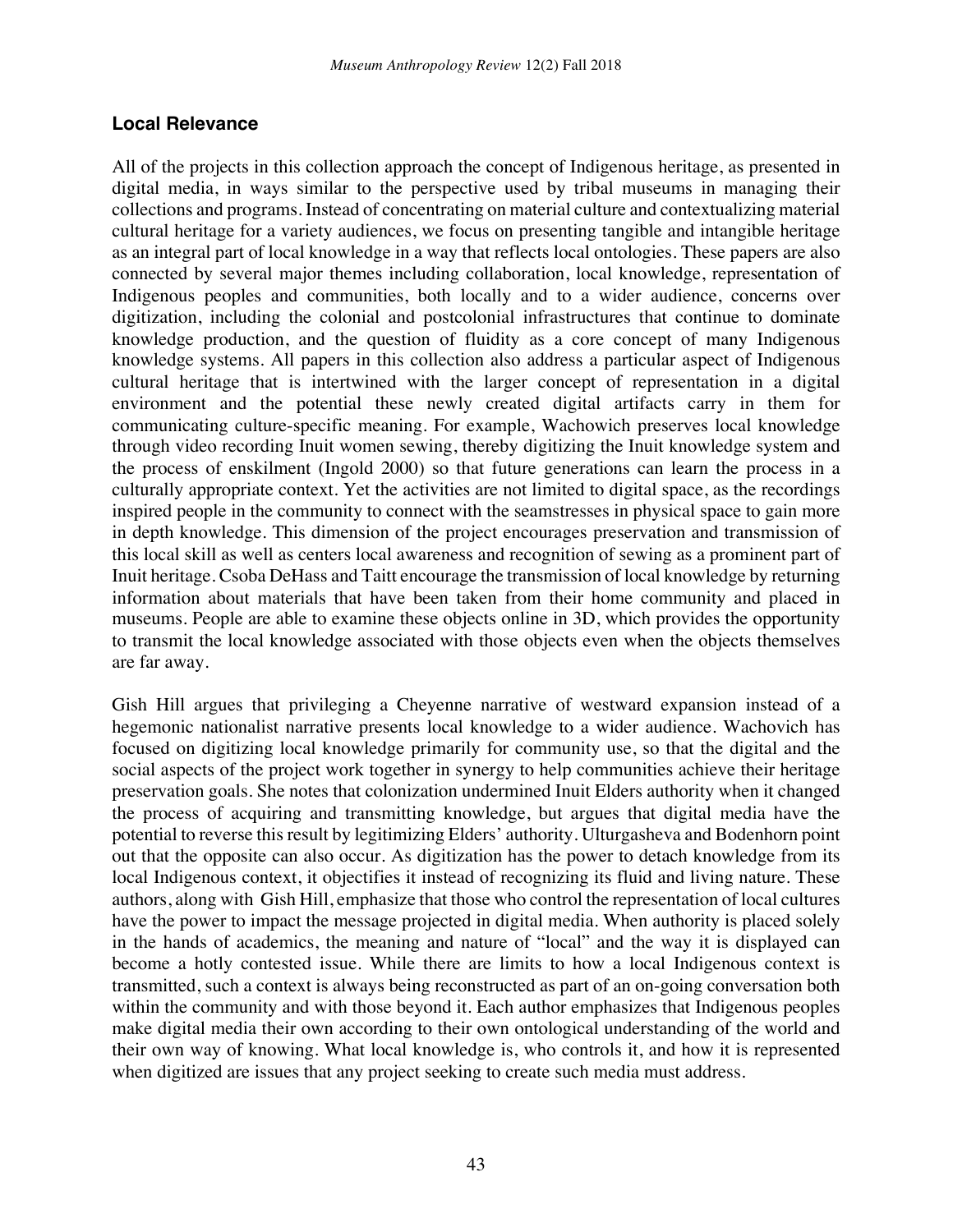For this reason, each project places collaboration, specifically meaningful and ongoing collaboration with Indigenous communities, at the center of their work. Whether it is decolonizing and Indigenous methodologies, building projects around Indigenous epistemologies and viewpoints, or creating a dialogic workflow, all papers discuss the negotiation process that is purposefully applied in the hopes of producing synergetic outcomes. At the same time, the papers all address unpredictability as a central tenet of the process in which human agency mingles with the challenges of applying new technologies. Questions concerning control and collaboration inform all the articles. Does engaging with the digital allow Indigenous people more control or does it take control away from them? While examining this dichotomy through a diverse selection of projects, the articles contribute to the larger discussion that highlights the benefit that can be gained from the shift in museum studies away from the authoritative curatorial voice to recognize the importance of collaboration and the presentation of multiple voices (Bowechop and Erikson 2005; Kreps 2015; Reddy and Sonneborn 2013). Each project works to privilege Native voices, recognizing that demanding the right of self-representation is an expression of sovereignty. At one end of the spectrum, damage can occur when Indigenous heritage is co-opted by non-Natives claiming the authority to represent Indigenous production. Ulturgasheva's and Bodenhorn's discussion addresses the limitations of digital representation by straddling the conundrum delineating both the local significance of the first Alaska Native video game and also the challenges of fitting a fluid Indigenous epistemology into a rigid information technology framework. At the other end of the spectrum, the rest of the projects utilize varying degrees of collaboration, while grappling with previously unforeseen challenges that, instead of diminishing, are underscoring the importance of the process.

### **Fluidity**

Responsible collaboration means acknowledging Indigenous understandings of the world as a socially connected system where all participants are engaged and integrated in a web of continually changing, and at the same time nuanced, relationships. Following this spirit, this collection examines the intimate understanding of fluidity that is required when representation is recognized as a building block of all cultural processes. Traditionally, museums had struggled with presenting the fluidity of Indigenous cultures, in part, due to technological limitations and in part, due to being influenced by the overarching paradigm of early anthropology focusing on constructing the cultural "Other" through salvaging what was perceived as a "vanishing race" (Clifford 1986; Hochman 2014; Lonetree 2012). Today, however, digital media provide more tools for creating a representation that aims to de-compartmentalize indigenous knowledge. By utilizing the possibility of fluidity in media, creators of digital materials can open up space for Indigenous perspectives which tend to embrace fluidity instead of insisting on static categories or narratives (Hogsden and Poulter 2012). Indigenous education, which rests firmly on experiential learning as discussed by Wachowich, Gish Hill, and Bodenhorn and Ulturgasheva, depends on incorporating fluidity. Such fluidity can be easier to capture in digital media than in other forms of preserving oral traditions, such as a text, recording, or video, because digital formats are capable of parallelly preserving and conveying multiple voices and perspectives thereby producing complex representations. As Wachovich, Csoba DeHass and Taitt, and Gish Hill explore, when used as part of a collaboration, digital technologies, due to their inherent fluidity, can assist in realizing projects that reflect Indigenous epistemologies and thereby actively contribute to decolonizing heritage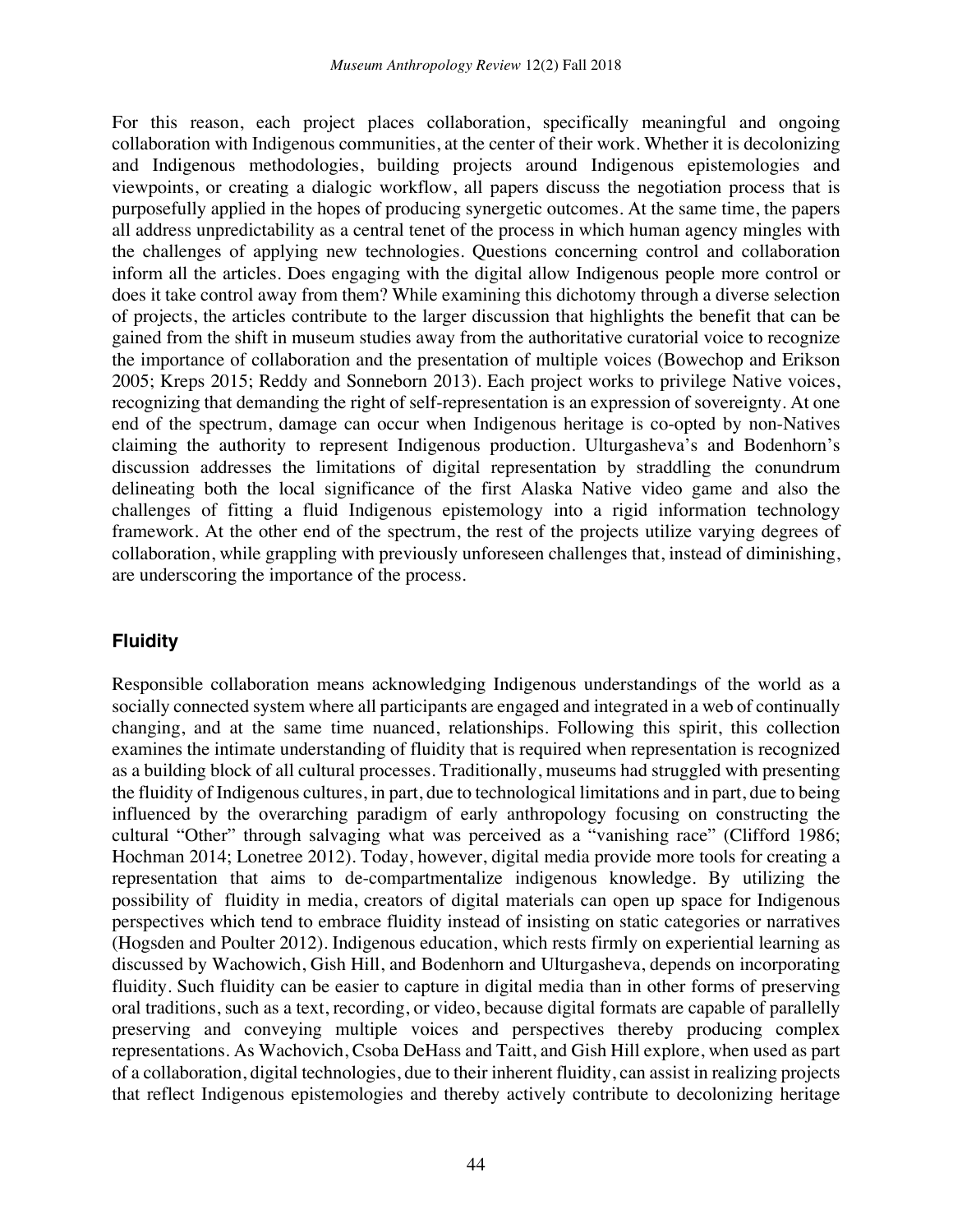preservation and management practices. Furthermore, Indigenous peoples today are creating fluid digital materials that are also deserving of attention as they simultaneously construct Indigenous spaces and engage with and challenge non-Native discourse. As Srinivasan (2007) points out, there is a connection between oral narrative and digital storytelling. Like oral narrative, digital storytelling allows for multiple versions and can present multiple perspectives in each production. Digital media can also influence the social world just as oral narratives do, while encouraging people to participate in culturally valuable activities. As a result, the culturally specific use and adaptation of digital media and new technologies can contribute to preserving both intangible and tangible cultural products in the virtual and the physical world.

Yet digital media and the corresponding research methodologies have limits that are not immediately discernible precisely due to the same inherent fluidity. As a result, digital media need to be scrutinized for the limits and dangers it imposes on representing Indigenous peoples and communities when taken out of the local context. This fluidity allows digital technologies to be culturally adapted, but this adaptation can also open the door for subsequent misappropriation. While the fluidity of digital media makes it an exceptionally useful tool of decolonization by offering the potential for unlimited computations with which to create culturally appropriate representations, it can also limit this representation by placing Indigenous knowledge into a system with a finite number of choices and a constrained and predetermined program architecture (Bodenhorn and Ulturgasheva in this issue). In this way, digital representation can limit Indigenous ontologies and epistemologies in transmitting local knowledge and worldview. Furthermore, presenting Indigenous knowledge in a digital medium can rob the listener of a dialogic learning experience and therefore reify what would be a fluid, face to face encounter, co-constructed by the teller and the listener. Ultimately, as each of these papers demonstrate, the creators of Indigenous digital media must also navigate the tension between fluidity and reification.

## **Concerns with Digitization**

The reification of fluid cultural knowledge is only one of the concerns that emerged from these studies as scholars worked with Indigenous peoples to create digital materials. As Bodenhorn and Ulturgasheva point out in this volume, cultural context can also be lost as fluid and complex materials are edited and simplified for a fixed digital environment. They pose the question of whether digital representations can be sufficiently fluid to offer a range of choices that is wide enough to teach users the culturally, locally, and situationally appropriate responses. Their concern emerges from their specific experience of working with a video game meant to teach Alaska Native youth traditional knowledge about how to survive in the Arctic. Recognizing the limits of translating real life knowledge to fit digital space, the authors point out that a video game is not able to reproduce the unpredictability of an immediate interaction that teaches the kind of flexibility needed to react to the complexity of real life situations such as a bear attack. Furthermore, no digital media created now can predict the knowledge needed for a quickly changing climate, but the fluidity and responsiveness of traditional knowledge allows for a much more dynamic adaptive shift in narrative production. These concerns can be expanded to digital media in general, as even the best digitization cannot perfectly reproduce lived experience. As Csoba DeHass and Taitt point out, creators should therefore consider how much design is required to meet your goals, and balance this with the level of effort needed to achieve these specific goals.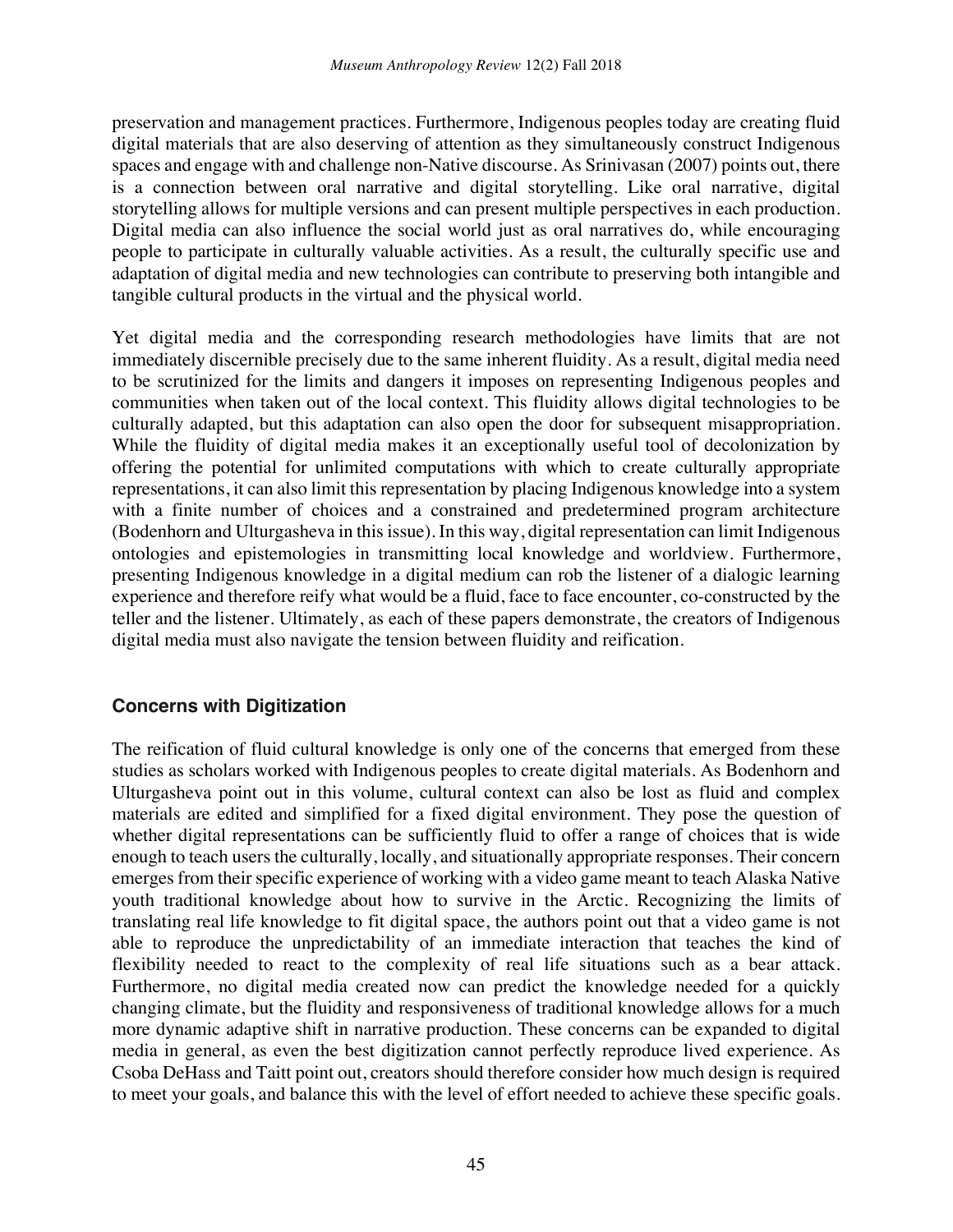Even digital media created with the best intentions can be co-opting, especially if it is created without the collaboration of Indigenous peoples. Native people both use and create digital media (Cha chom se nup, Heekuus, and Brand 2013; Christen 2005; Christensen 2003; Geismar and Mohns 2011; Rowley 2013). While this flies in the face of the stereotype of "ahistorical" Indians stuck in some romantic past, Native peoples certainly have the right to participate free of this stigma. As Gish Hill notes, American Indian people have never been trapped in an ahistorical past, and it is vital that digital media do not assume an ahistorical past in the images it represents or in the audience it imagines. Native people not only consume the representations projected in digital media, but are producing them as well. Therefore, it can be useful to take a local approach to ideas about representation, asking who has the right to represent the community, its knowledge, and its history, as well as considering the audience for the digitized materials. Gish Hill discusses this challenge with creating the video game, A *Cheyenne Odyssey*, which was created to present a Cheyenne perspective for both Native and non-Native audiences. The goal here, again, is to find a balance; to present a representation that is familiar and positive for Cheyenne people while creating one that is still accessible to non-Native people. Due to the great difference in cultural perspectives, this poses a considerable challenge and requires a series of negotiations with those being represented as active participants. Yet, as Wachowich aptly points out in her article for this issue, making cultural knowledge available to a mainstream media opens the possibility for its misuse. Without collaboration with community members that deliberately incorporates the local perspectives on what is appropriate for the public sphere and what is not, creators can, even unwittingly, put material online where it can easily be appropriated and misused.

### **Decolonizing Perspectives**

The efforts required to address the concerns of Indigenous people surrounding digitization can also help to produce digital media that is both decolonizing and includes Indigenous methodologies. Although incorporating decolonizing perspectives into exhibition design, curation, and collections management has increasingly become a best-practice in museum work (Basu 2015; Bowechop and Erikson 2005; Fienup-Riordan 2003; Glass 2015; Phillips 2003; Reddy and Sonneborn 2013; Rand 2009; Srinivasan 2006; Whittam 2015; Willmott et al. 2016) articulating a new paradigm that captures and clearly defines the overlaps and differences between Indigenous and decolonizing approaches has also gained central stage in collaborating with Indigenous communities. In particular, highlighting the role of decolonial perspectives as an ongoing struggle against colonial legacies, and as a result, placing critical theory and not Indigenous or tribal methodologies into their center has been discussed from a variety of perspectives (Kovach 2009; Smith 2012; Lontree 2012). Being mindful about the terms and processes of collaboration, specifically, making room for Indigenous methodologies, is just as significant for the development of a project that is successful in addressing the difficult task of creating meaningful representation of Indigenous peoples for both insider and outsider viewers, as the act of collaboration itself. Likewise, each author in this collection is aware of the colonial and postcolonial infrastructures that continue to dominate the larger research arena producing unequal power relations in scientific collaborations and skewed representations of Indigenous people and communities.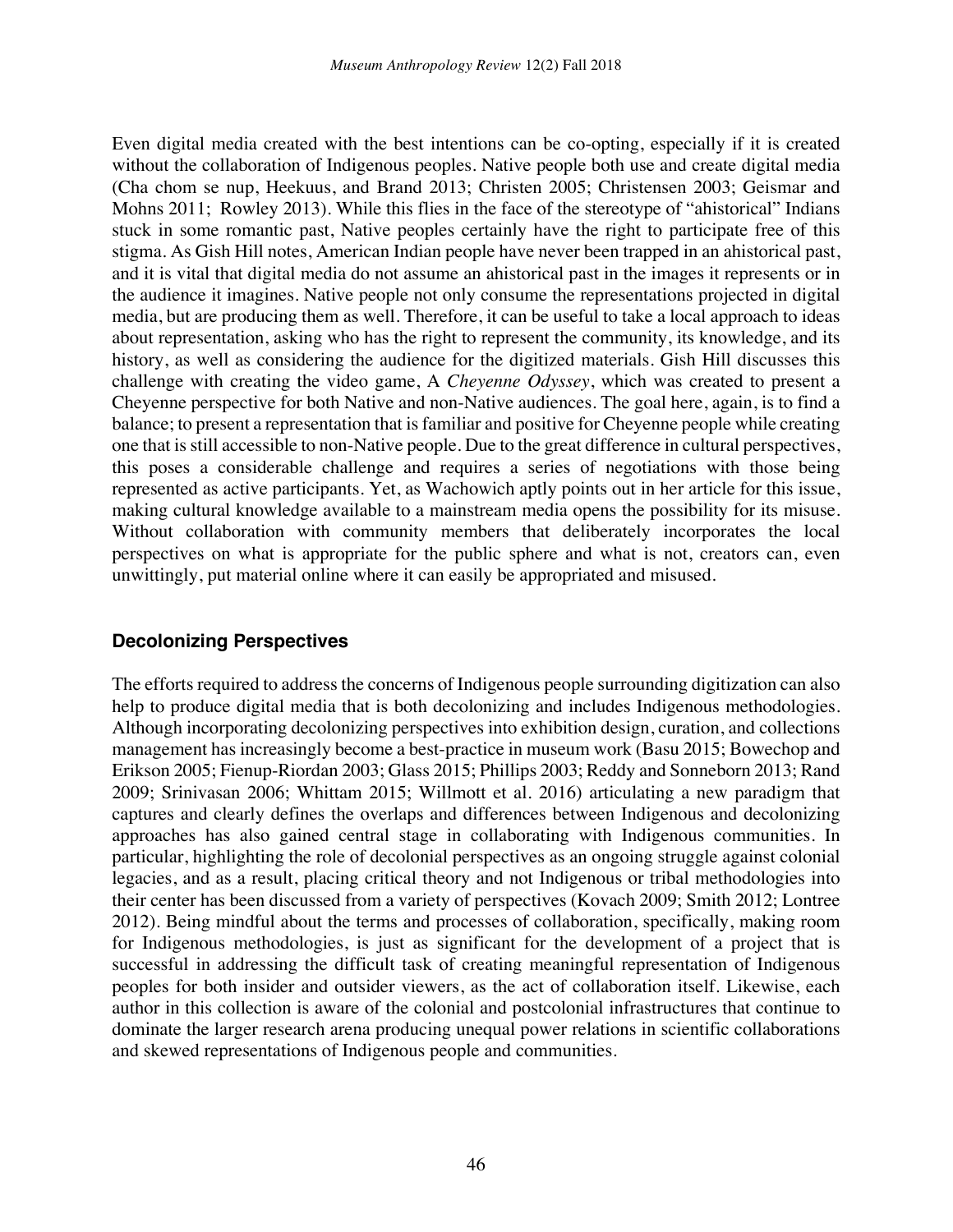The digital world is still dominated by hegemonic perspectives and stereotyped depictions of Indigenous peoples (Benson Taylor 2011) . The articles here propose that creators of digital media are still susceptible to such depictions unless they purposefully and systematically incorporate Indigenous voices throughout the project. Therefore, the authors have all privileged Indigenous perspectives to some degree in order to explore decolonizing approaches to creating digital media as well as to consider how Indigenous methodologies can contribute to better delineating of what can, should, or should not be represented in digital space. Furthermore, following this train of thought, we hypothesize that the lives of, and the protocols associated with, digital artifacts that are created and curated in collaboration with Indigenous communities are highly idiosyncratic as they reflect both the agency of local people and the shift in understanding of who the end users of these digital artifacts are (Hollinger et al. 2013). In this collection, Wachowich warns scholars that new media and technologies mean that "anthropologists no longer have sole control over the production or circulation of knowledge" and she urges anthropologist to consider new ways to collaborate that go beyond anthropological agendas. Amy Lonetree has described Native museum practices as sites for active decolonization that address legacies of historical unresolved grief through "truth telling" (Lonetree 2012, 5). Specifically, she urges museums not to merely privilege Indigenous perspectives as one of many voices, but to center them as the core message that Indigenous people wish to communicate about themselves as part of their representation (Lonetree 2012, 169). In this process, Indigenous perspectives are used to contextualize materials that have been, until recently, collected and managed without input from origin and descendant communities. In this manner, museums can become active participants in contributing to the healing process that emerges from acknowledging historical trauma that has been shaping Indigenous identities (Madley 2016) while helping visitors understand the ongoing nature of decolonization. When created with the collaboration of Indigenous peoples, digital media hold the same potential.

Decolonizing digital media involves working with communities as equal partners on research that interests communities. In the same vein, Wachowich brings attention to the local impact of digitizing cultural materials that is just as much, perhaps even more so, created for collaborators and origin communities than for researchers and the general public. Each article demonstrates the power of Indigenous people taking back the right to represent themselves, their cultures, and their communities. Gish Hill demonstrates how even digital media that do not emerge from an Indigenous community can challenge hegemonic narratives and affirm cultural identity when it is created in collaboration. Lonetree has argued that an emphasis on survival is important, but the context of survival also matters. She notes that representations should also address the forces that Native people have struggled against and should reveal the ongoing legacies that have emerged from these struggles. (Lonetree 2012, 5). Like tribal museums, digital media have the power to become a symbol and expression of Indigenous sovereignty. In fact, simply being in control of the representations of your own people is a form of sovereignty, and can become part of both the decolonizing and indigenizing potential of digital media.

Furthermore, as Ulturgasheva and Bodenhorn argue, when Indigenous people "control and orchestrate the educational process" and the representation of local people and their cultures, digital media can produce decolonizing educational practices. Colonial influences have disrupted Native ways of learning. They have undermined the authority of Native elders and have taken a fluid, adaptive process and made it into a rigid, one-directional one. Nevertheless, Wachowich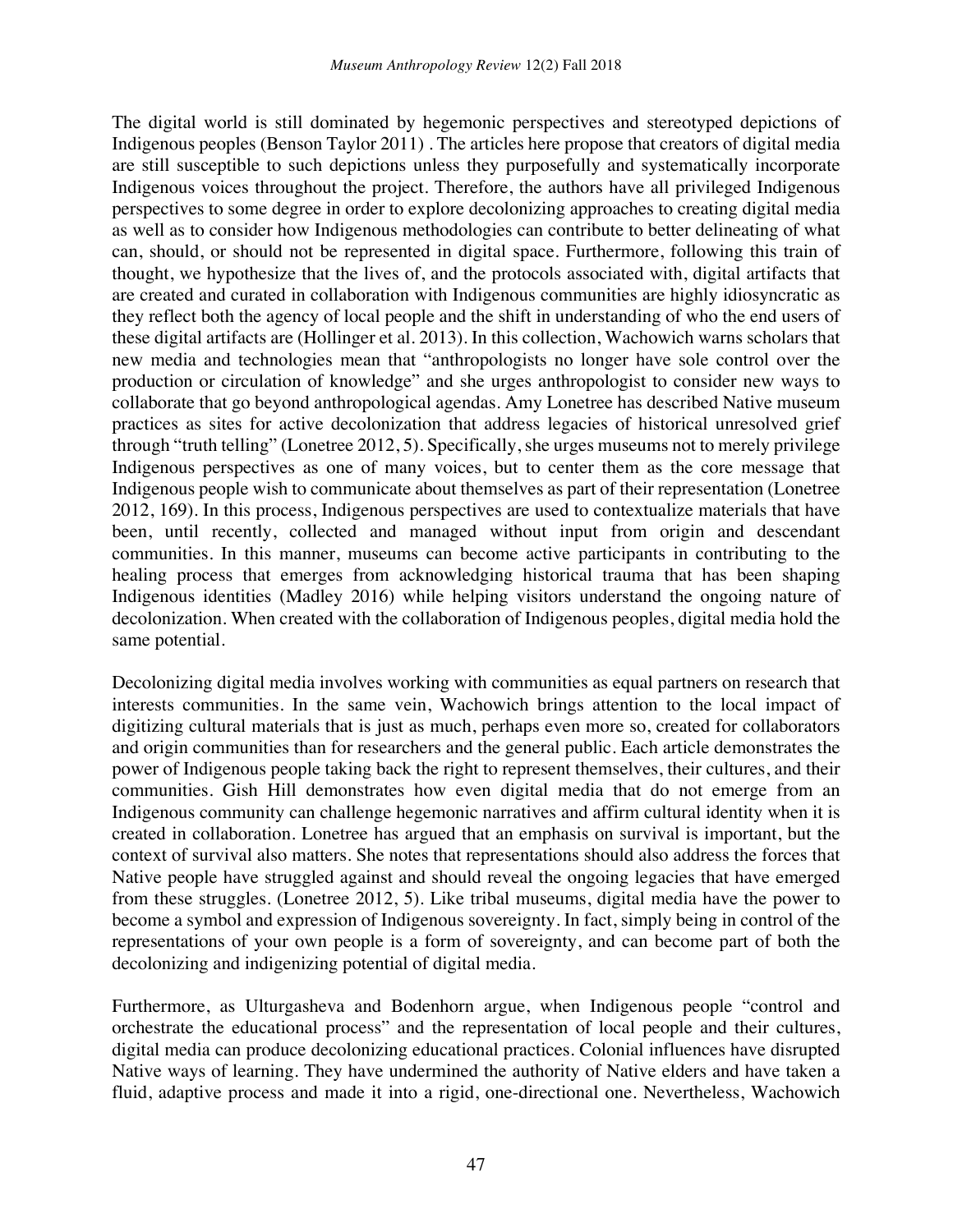argues that digital technologies can re-establish traditional pedagogies, which, in turn, will also engender culturally appropriate social relations. Furthermore, as Gish Hill points out, digital media can reproduce experiential learning. While these technologies cannot perfectly simulate lived experience, they can provide students with experiences that demand choices and then reflect the consequences of those choices. It can produce an environment where there are multiple outcomes and students can explore these different, parallel perspectives. In presenting multiple viewpoints, digital media can challenge the dominant voice entrenched in colonial legacies. Gish Hill, and Csoba DeHass and Taitt both demonstrate that digital media have the power to decolonize hegemonic narratives about Indigenous people by revealing their presence within hegemonic narratives. For Gish Hill, by telling the history of US westward expansion from the perspective of a Cheyenne youth, A *Cheyenne Odyssey* asserts that American history is also American Indian history. For Csoba DeHass and Taitt, sharing 3D models of Native people's "belongings" (Muntean et al. 2015) with all members of a descendent community creates an opportunity for Indigenous peoples to personally and collectively engage with the lives of their ancestors. These digital representations work to decolonize educational materials because they emphasize the human agency of Native peoples in their representations of these communities.

## **Towards A Positive Digital Anthropology**

For the better part of the history of anthropology, and even in today's problem-oriented research paradigm, working with Native peoples and communities meant and still often means scrutinizing a problem and finding solutions for it. As a result, many communities are portrayed only in negative terms as researchers highlight the seemingly ubiquitous problems that appear to be riddling all aspects of Indigenous lives. Being portrayed as "the one with the problem" has caused long-lasting damages to both communities and the collaborative process on a variety of levels. For many communities, challenging researchers to study and learn from what works and what is successful on the local level has spurred the establishment of local review boards and the creation of culturally-specific and place-based research protocols. Reframing problem-oriented research to take into consideration the local perspective that focuses on positive outcomes is often a formidable, yet inspiring task (Fischer 2014; Mohatt et al. 2004). It carries in itself a high potential for producing results that are locally meaningful by virtue of local engagement, being invested in the project as collaborators, and being able to shape the project to reflect local expectations. Thus examining what works locally in order to draw conclusions that can be applied on a broader scale provides an opportunity for Indigenous communities to shape their own image while also taking a significant step towards dismantling the still lingering colonial hierarchies embedded in scientific research.

Lonetree suggests that digital materials have a responsibility to "provide a [...] rigorous review of the colonial entanglements that a site embodies" (Lonetree 2012, 64). Each of the authors in this issues have either worked to reveal the colonial entanglements of their projects or critique creators of digital media who fail to provide this transparency, and therefore reinforce the authoritative voice and reify existing ideas, no matter how problematic. Many of the articles in this issue reveal the positive outcomes that this kind of work can have for Native communities when attempted with care. All authors approach new technologies with caution, as they carefully weigh the benefits and shortcomings virtual environments may bring both to their own projects in specific and to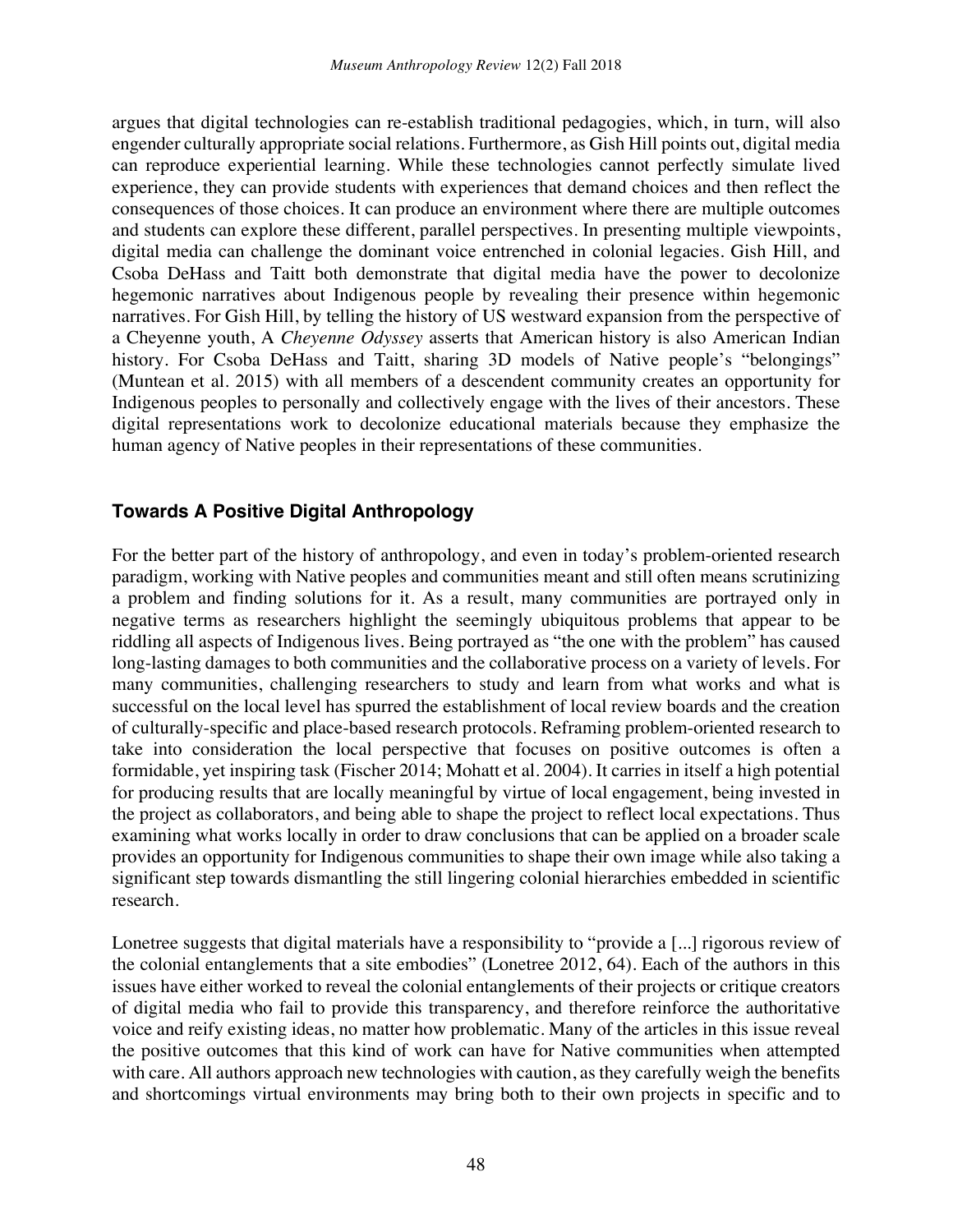digital collaborations with Indigenous communities in general. Moreover, a common theme threaded through the discussion is the wide-ranging response these virtual projects elicit from community partners whether positive, negative, or simply unforeseen. Yet, taking a closer look at responses that re-shape digital collaborations helps better illuminate the negotiation process, which results not in estrangement, but empowerment of Indigenous communities through the use of new technologies. Digital media that includes an interactive component can act as a richer archive for materials than only video or audio recordings—for example cultural materials or narratives or language materials with options the user can navigate. Digital media can also act as an archive that uses culturally specific ontologies as an organizing principle for material that belong together whether they are tangible or intangible aspects of Indigenous heritage. 3D models convey information about material culture that is only meaningful to those who know the local context, such as environmental knowledge through the materials used, specific techniques like stitching or carving in producing an item, symbolic meaning through form or emic association, or traditional knowledge such as ceremonies or historical narratives. Recording sewing techniques preserve techniques, such as stitches and skin preparation methods, that are successfully used today and can also be built upon, adapted, and personalized by new generations of future seamstresses. Visualizing the collective Cheyenne memories of the 19th century lived experience through a video game to help both Native and non-Native users understand how specific events formulated contemporary Cheyenne identity archives a wealth of knowledge that has been passed down through generations. Critically examining the limitations of digitizing Indigenous knowledge through information technology provides opportunities to assess its impact on how preservation may alter and modify the original contexts and epistemologies. It also brings attention to the colonial legacies of archiving practice that are fraught with pitfalls of (mis)representation, and illustrates the power of strategic representation and the legacy it creates through preservation (Duarte and Belarde-Lewis 2015).

Through these examples, our aim is to demonstrate that digitization upholds and expands the two main goals of museums, namely, preservation and education, by providing a way to archive conversations, contextualization, and discourse in conjunction with material culture. The preservation of interactive and digital media continue to challenge curators, researchers, and communities alike due to rapid technological advancements, and, for this reason, the issue of successful and efficient long-term preservation is likely to remain in the center of discourse in the future. At the same time, thinking about and designing systems and procedures that actively use the latest digital technologies to preserve Indigenous knowledge opens up opportunities to reconsider issues of representation and engagement. Moreover, like museums, digital media have the potential to become a valuable tool in the decolonization process, but only if Indigenous peoples have a voice in the creation and management of these digital representations. Like museums, digital spaces can also become collaborative venues for representing Indigenous pasts and presents. Furthermore, new technologies have the capability to convey the fluidity of Indigenous knowledge systems and the multivocality of Indigenous communities. Additionally, IT, digital technologies, and virtual space are all means to an end; tools in the toolbox of Native communities whose human agency can adapt, transform, and mold them into versatile instruments for expressing, preserving, revitalizing, reframing, and re-imagining local knowledge. In the process, we have the opportunity to learn about how Indigenous peoples reconceptualize digital space so that it is suitable and even welcoming to Native heritage. Having the opportunity to collaborate on these projects also requires us to reflect on where our projects fall in the process of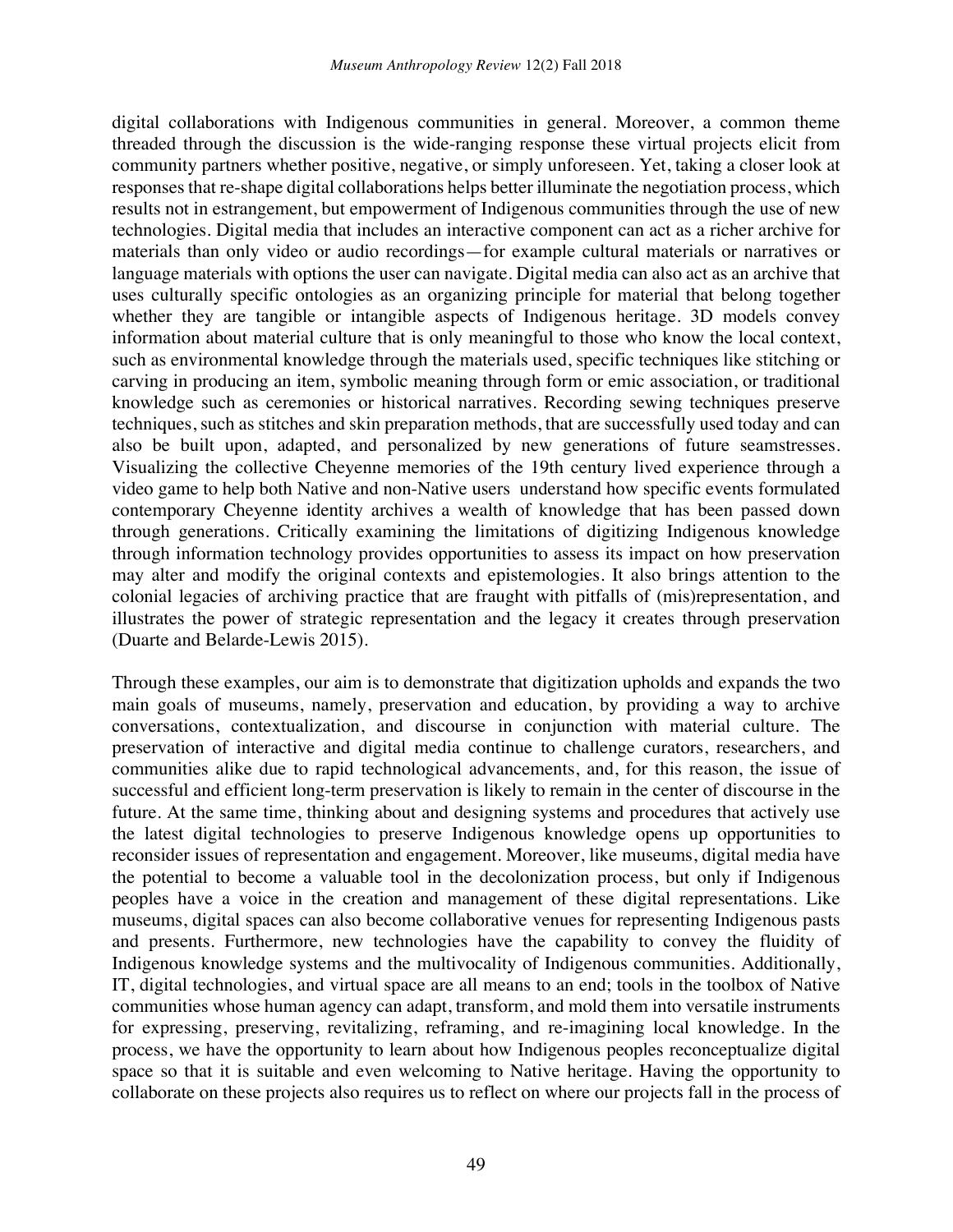decolonizing cyberspace and supporting Indigenous initiatives in taking control of their virtual representations.

Finally, these studies are still ongoing and at various stages of their progress. They are shaping our understanding of how technology impacts and is used by Indigenous communities. Simultaneously, as is often the case with most digital anthropology projects, these studies are also being shaped by rapid advances in the field, and this reciprocal dynamic makes the contribution of these papers enduring.

## **References Cited**

- Basu, Paul. 2015. "Reanimating Cultural Heritage: Digital Curatorship, Knowledge Networks, and Social Transformation in Sierra Leone." *The International Handbooks of Museum Studies*, edited by Anne E. Coombes and Ruth B. Phillips, 337–64. Malden, MA: Wiley. https://doi.org/10.1002/9781118829059.wbihms994
- Benson Taylor, Melanie. 2011. "The Indian in the American Literary Imagination." In *The Hovey Murals at Dartmouth College: Culture and Contexts*, edited by Brian P. Kennedy, 107-32. Lebanon, NH: University Press of New England.
- Bodinger de Uriarte, John. 2014. "Review of *Decolonizing Museums: Representing Native America in National and Tribal Museums*, by Amy Lonetree." *American Indian Culture and Research Journal* 38 (2): 152-56.
- Bowechop, Janine and Patricia Pierce Erikson. 2005. "Forging Indigenous Methodologies on Cape Flattery: The Makah Museum as a Center of Collaborative Research." *The American Indian Quarterly* 29(1-2): 263-73. http://www.jstor.org/stable/4138811
- Brown, Deidre and George Nicholas. 2012. "Protecting Indigenous Cultural Property in the Age of Digital Democracy: Institutional and Communal Responses to Canadian First Nations and Māori Heritage Concerns." *Journal of Material Culture* 17 (3): 307-24. https://doi.org/10.1177/1359183512454065
- Cha chom se nup (Earl J. Smith), Heekuus (Victoria C. Wells), and Peter Brand. 2013. "A Partnership Between Ehattesaht Chinehkint, First Peoples' Culture Council, and First Peoples' Culture Council's FirstVoices<sup>™</sup> Team to Build a Digital Bridge Between the Past and Future of the Ehattesaht Chinehkint Language and Culture. *Museum Anthropology Review* 7 (1-2): 185-200. https://scholarworks.iu.edu/journals/index.php/mar/article/view/2096
- Christen, Kimberly. 2005. "Gone Digital: Aboriginal Remix in the Cultural Commons*." International Journal of Cultural Property* 12 (3): 315–44. https://doi.org/10.1017/S0940739105050186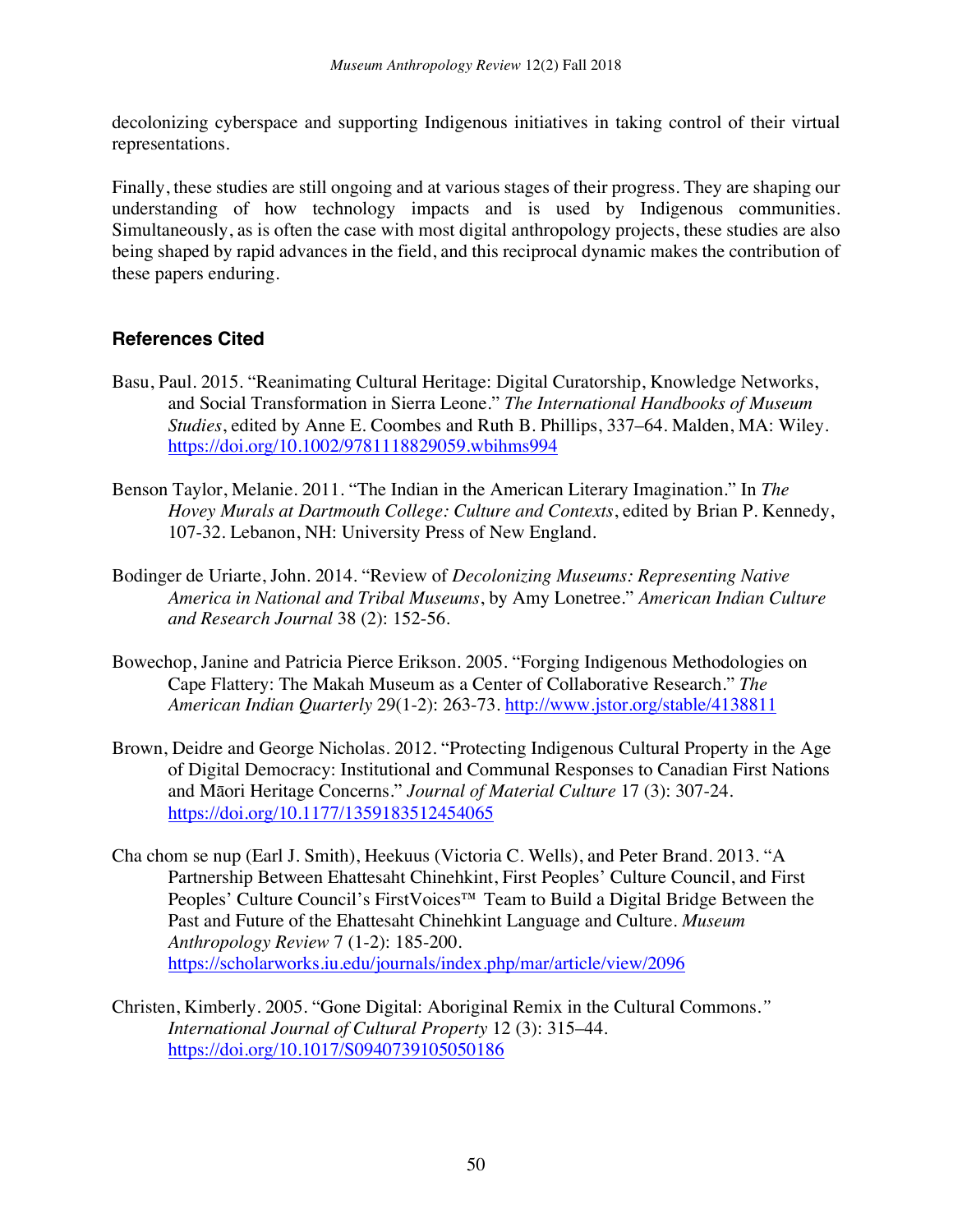- Christensen, Neil Blair. 2003. *Inuit in Cyberspace: Embedding Offline Identities Online*. Copenhagen: Museum Tusculanum Press.
- Clifford, James. 1986. "On Ethnographic Allegory." In *Writing Culture. The Poetics and Politics of Ethnography*, edited by James Clifford and George E. Marcus, 98-121. Berkeley: University of California Press.
- Duarte, Marisa Elena, and Miranda Belarde-Lewis. 2015. "Imagining: Creating Spaces for Indigenous Ontologies." *Cataloging and Classification Quarterly* 53 (5-6): 677-702. https://doi.org/10.1080/01639374.2015.1018396
- Fienup-Riordan, Ann. 2003. "Yup'ik Elders in Museums: Fieldwork Turned in Its Head." In *Museums and Source Communities: A Routledge Reader*, edited by Laura Peers and Alison Brown, 28-41. London: Routledge.
- Fischer, Edward F. 2014. *The Good Life: Aspiration, Dignity, and the Anthropology of Wellbeing*. Stanford, CA: Stanford University Press.
- Geismar, Haidy and William Mohns. 2011. "Social Relationships and Digital Relationships: Rethinking the Database at the Vanuatu Cultural Centre." *Journal of the Royal Anthropological Institute* 17 (S1): S133-S55. https://doi.org/10.1111/j.1467- 9655.2011.01693.x
- Gill, Tony. 2001. "3D Culture on the Web." RLG DigiNews 5 (3): 1-29. Last accessed January 5, 2017. http://worldcat.org/arcviewer/1/OCC/2007/08/08/0000070519/viewer/file1503.html
- Glass, Aaron. 2015. "Indigenous Ontologies, Digital Futures: Plural Provenances and the Kwakwaka'wakw Collection in Berlin and Beyond." In Museum as Process: Translating Local and Global Knowledges, edited by Raymond Silverman, 19-44. London: Routledge.
- Hennessy, Kate. 2009. "Virtual Repatriation and Digital Cultural Heritage: The Ethics of Managing Online Collections." Anthropology News 50 (4): 5–6. https://doi.org/10.1111/j.1556-3502.2009.50405.x
- ———. 2012. "Cultural Heritage on the Web: Applied Digital Visual Anthropology and Local Cultural Property Rights Discourse." *International Journal of Cultural Property*. 19 (3): 345-69. https://doi.org/10.1017/S0940739112000288
- Hochman, Brian. 2014. Savage Preservation. The Ethnographic Origins of Modern Media Technology. Minneapolis: University of Minnesota Press.
- Hogsden, Carl and Emma K Poulter. 2012. "The Real Other? Museum Objects in Digital Contact Networks." *Journal of Material Culture* 17 (3): 265-86. https://doi.org/10.1177/1359183512453809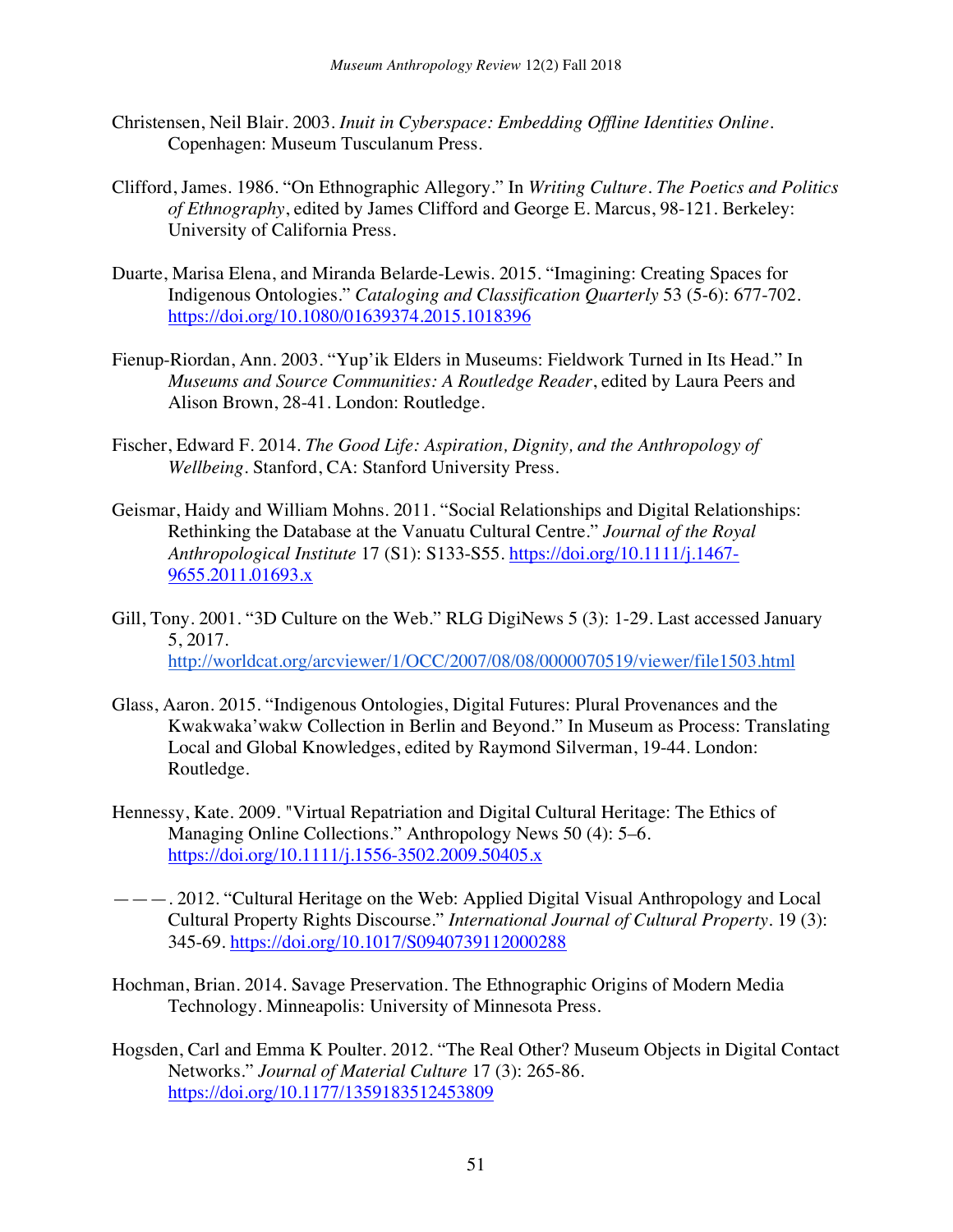- Hollinger, Eric R., Edwell John, Jr., Harold Jacobs, Lora Moran-Collins, Carolyn Thome, Jonathan Zastrow, Adam Metallo, Günter Waibel, and Vince Rossi. 2013. "Tlingit-Smithsonian Collaborations with 3D Digitization of Cultural Objects." *Museum Anthropology Review* 7 (1-2): 201-53. https://scholarworks.iu.edu/journals/index.php/mar/article/view/2173
- Ingold, Tim. 2000. *The Perception of the Environment: Essays on Livelihood, Dwelling, and Skill*. London: Routledge.
- Kovach, Margaret. 2009. *Indigenous Methodologies: Characteristics, Conversation, and Contexts*. Toronto: University of Toronto Press.
- Kreps, Christina. 2015. "Appropriate Museology and the 'New Museum Ethics'." *Nordisk Museologi* 2: 4-16. http://dx.doi.org/10.5617/nm.3044
- Leopold, Robert. 2013. "Articulating Culturally Sensitive Knowledge Online: A Cherokee Case Study." *Museum Anthropology Review* 7 (1-2): 85-104. https://scholarworks.iu.edu/journals/index.php/mar/article/view/2051
- Lonetree, Amy. 2012. *Decolonizing Museums. Representing Native America in National and Tribal Museums*. Chapel Hill: University of North Carolina Press.
- Madley, Benjamin. 2016. *An American Genocide. The United States and the California Indian Catastrophe, 1846-1873*. New Haven, CT: Yale University Press.
- Malvich, Eva. 2016. *On Working for a Tribal Museum*, edited by Medeia Csoba DeHass. Accessed January 5, 2017. https://youtu.be/b93NdJYO6FM
- Mohatt, Gerald V. Kelly L. Hazel, James Allen, Mary Stachelrodt, Chase Hensel, and Robert Fath. 2004. "Unheard Alaska: Culturally Anchored Participatory Action Research on Sobriety With Alaska Natives." *American Journal of Community Psychology* 33 (3-4): 263-73. https://doi.org/10.1023/B:AJCP.0000027011.12346.70
- Muntean, Reese, Kate Hennessy, Alissa Antle, Susan Rowley, Jordan Wilson, and Brendan Matkin. 2015. "Peləw'k'<sup>w</sup> – Belongings: Tangible Interactions with Intangible Heritage." *Journal of Science and Technology of the Arts* 7 (2): 59-69. http://dx.doi.org/10.7559/citarj.v7i2.159
- Phillips, Ruth B. 2003. "Introduction to Community Collaboration in Exhibitions: Toward a Dialogic Paradigm." In *Museums and Source Communities: A Routledge Reader*, edited byLaura Peers and Alison Brown, 155-70. London: Routledge.
- Rand, Jacki Thompson. 2009. "Museums and Indigenous Perspectives on Curatorial Practice." In *Contesting Knowledge: Museums and Indigenous Perspectives*, edited by Susan Sleeper-Smith, 127-32. Lincoln: University of Nebraska Press.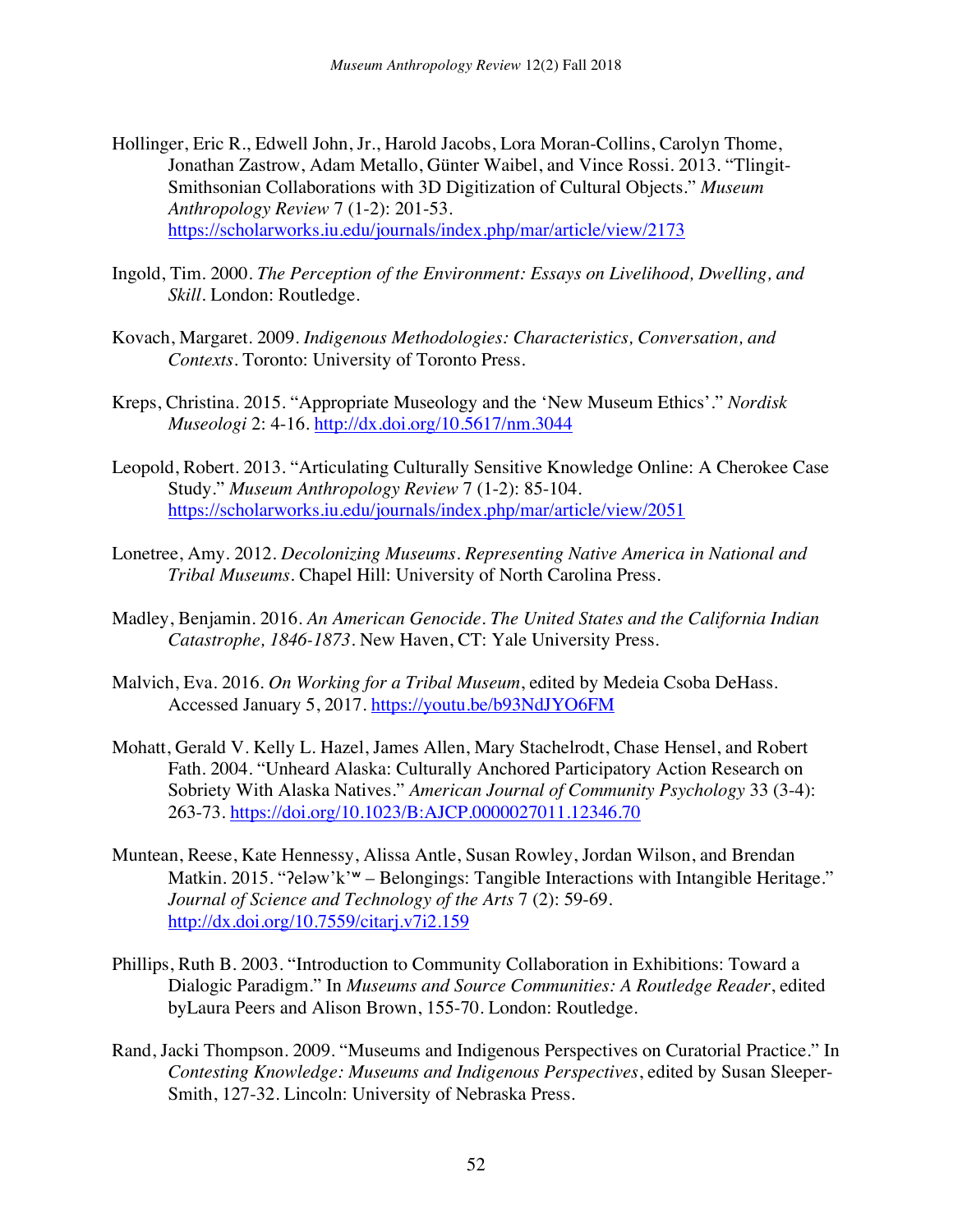- Reddy, Sita and D.A. Sonneborn. 2013. "Sound Returns: Toward Ethical "Best Practices" at Smithsonian Folkways Recordings." *Museum Anthropology Review* 7 (1-2): 127-39. https://scholarworks.iu.edu/journals/index.php/mar/article/view/2052
- Rowley, Susan. 2013. "The Reciprocal Research Network: The Development Process." *Museum Anthropology Review* 7 (1-2): 22-43. https://scholarworks.iu.edu/journals/index.php/mar/article/view/2172
- Smith, Linda Tuhiwai. 2012. *Decolonizing Methodologies: Research and Indigenous Peoples*. Dunedin, New Zealand: Otago University Press.
- Srinivasan, Ramesh. 2006. "Where Information Society and Community Voice Intersect." *The Information Society* 22 (5): 355-65. https://doi.org/10.1080/01972240600904324
- ———. 2007. "Reconstituting the Urban Through Community Articulated Digital Environments." *Journal of Urban Technology* 11 (2): 93-111. https://doi.org/10.1080/10630730412331297323
- ———., Jim Enote, Katherine M. Becvar, and Robin Boast. 2009. "Critical and Reflective Uses of New Media Technologies in Tribal Museums." *Museum Management and Curatorship* 24 (2): 161-81. https://doi.org/10.1080/09647770902857901
- Solomon, Maui and Susan Thorpe. 2012. "Taonga Moriori: Recording and Revival." *Journal of Material Culture* 17 (3): 245-63. https://doi.org/10.1177/1359183512453533
- UNESCO. 2017a. "What is Intangible Cultural Heritage?" Accessed January 5, 2017. http://www.unesco.org/culture/ich/en/what-is-intangible-heritage-00003
- ———. 2017b "Tangible Cultural Heritage." Accessed January 5, 2017. http://www.unesco.org/new/en/cairo/culture/tangible-cultural-heritage/
- Whittam, Julian. 2015. "In a Good Way": Repatriation, Community and Development in Kitigan Zibi." *Anthropologica* 57 (2): 501-9. https://muse.jhu.edu/article/609266
- Willmott, Cory, Alexandra Taitt, Mary Ann Corbiere, and Alan Corbiere. 2016. "Toward Language in Action: Agency-Oriented Application of the GRASAC Database for Anishinaabe Language Revitalization." *Museum Anthropology Review* 10 (2): 91-116. https://doi.org/10.14434/mar.v10i2.19322

*Christina Gish Hill is an Associate Professor in the World Languages and Cultures department at Iowa State University. She focuses on American Indian/Native cultures of the Northern Plains, using the methodologies of ethnography and ethnohistory to research the employment of cultural and political expressions of social cohesion by Native communities. She has recently published a book, entitled* Webs of Kinship: Family in Northern Cheyenne Nationhood (Norman: University